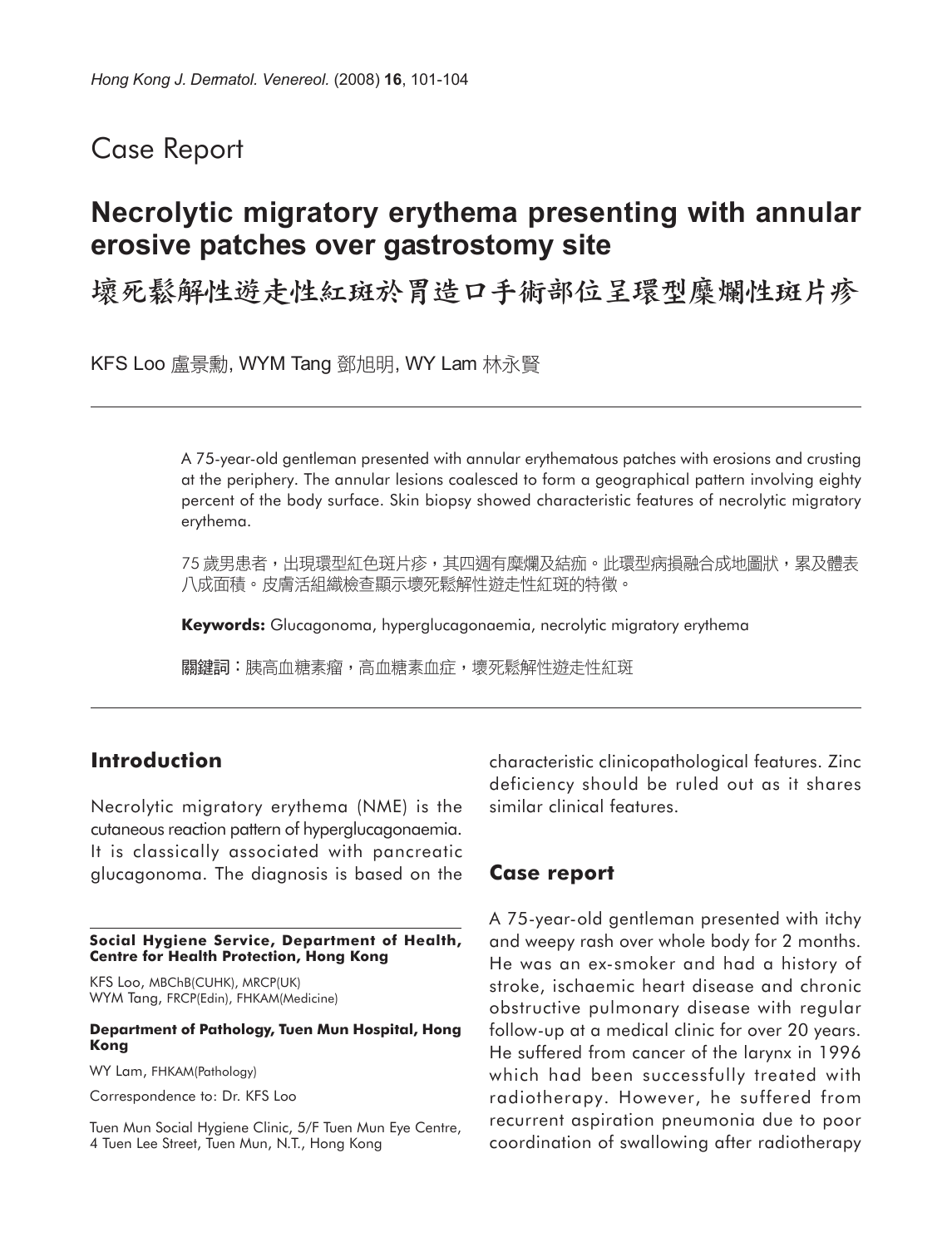necessitating the insertion of a gastrostomy tube for feeding. He was chair-bound with limited mobility.

The skin lesions started initially as erythematous patches over the peri-gastrostomy area, and gradually progressed to blister formation over the next week. Erosions, weeping and crusting appeared after the blisters ruptured. The involvement extended to the whole trunk, limbs, perineum and face over two months. The individual patches extended centrifugally in an annular configuration with post-inflammatory hyperpigmentation in the centre and weeping erosions and crusting at the periphery. The annular lesions coalesced to form a geographical pattern involving as much as eighty percent of the body surface area (Figures 1 and 2).

Wound swab was negative for bacterial culture and skin scrapings were negative for fungal elements. Blood tests for complete blood count, fasting glucose, renal and liver function were unremarkable except for a low albumin level of 24 g/l. The anti-nuclear antibody and anti-skin antibody were both negative. The serum zinc level was on the low side:  $8.5 \mu$ mol/L (normal range: 9.4-18.4 µmol/L).

The clinical differential diagnoses included necrolytic migratory erythema, acquired zinc deficiency, drug eruption and pemphigus foliaceus.

A skin biopsy for histological examination was performed over one of the established lesions over the trunk. The histological features were shown in Figures 3 & 4. The epidermis was acanthotic and necrotic with cellular pyknosis. The Malpighian layer showed cellular pallor and ballooning. There were also clefts between the pale epidermis and necrotic cells. There was perivascular lymphocytic infiltrate in the dermis. Immunofluorescence study was negative.

Overall, the clinicopathological features were highly suggestive of necrolytic migratory erythema.

An abdominal ultrasound was unremarkable, while doppler ultrasonography of the lower limbs revealed no evidence of deep vein thrombosis. Serum glucagon level was not available at the local laboratory.



**Figure 1.** Annular erythematous erosive patches over trunk and limbs.



**Figure 2.** Annular erythematous erosive patches over the pubic, groin and perineal area.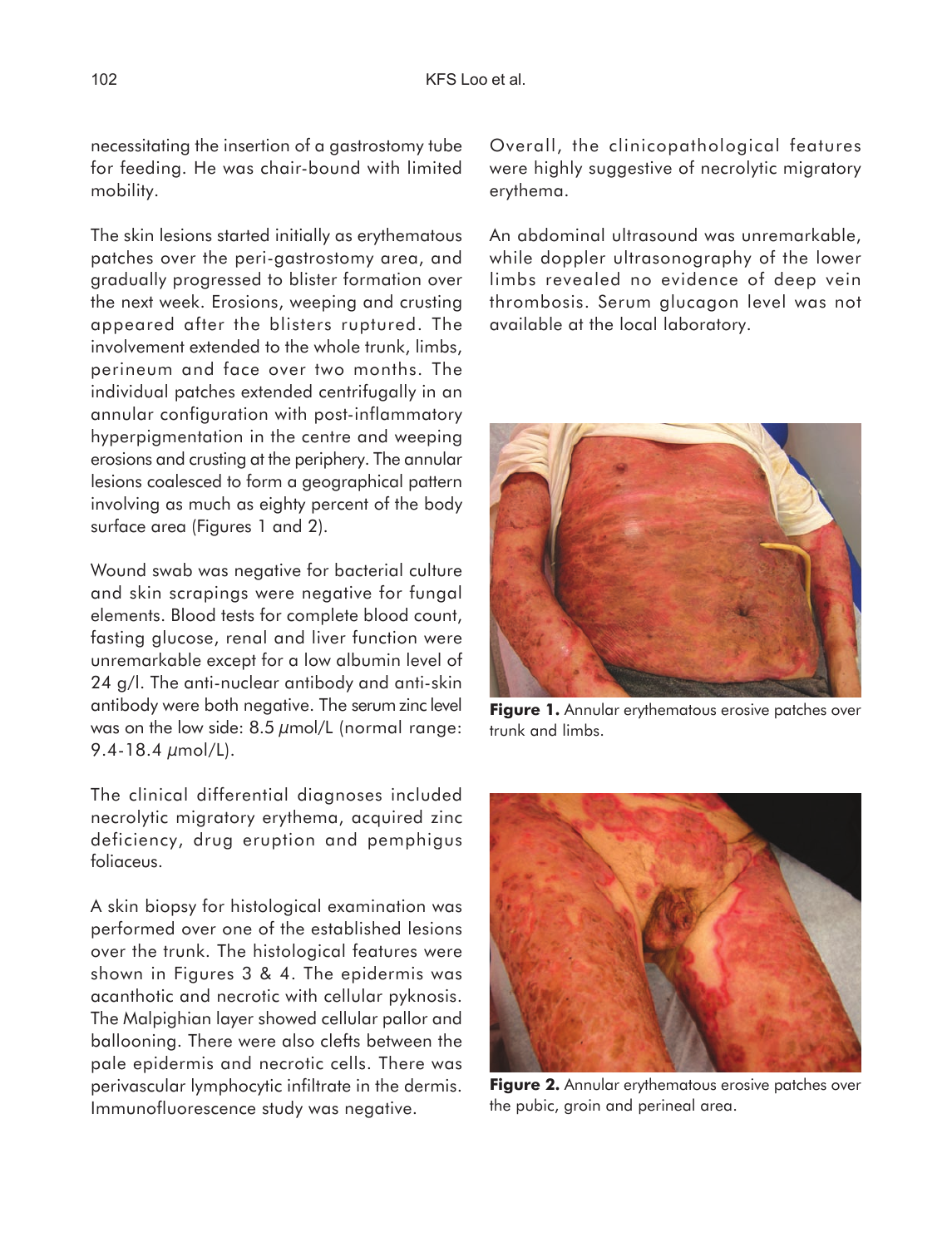

**Figure 3.** This biopsy shows intraepidermal vesiculation and underlying psoriasiform epidermal changes. (H&E, Original magnification x 20)



**Figure 4.** High power shows epidermal pallor with cytoplasmic ballooning and vacuolation as well as confluent parakeratotic necrosis of upper epidermis. (H&E, Original magnification x 100)

The condition of the patient gradually deteriorated. He developed generalised oedema with severe hypoalbuminaemia. The patient died of pneumonia six months after the initial onset of the skin lesions.

## **Discussion**

Necrolytic migratory erythema is the cutaneous reaction pattern of hyperglucagonaemia. It was first described by Becker et al.<sup>1</sup> It is classically associated with pancreatic glucagonoma.2 It is also associated with pancreatic insufficiency, internal causes of malabsorption, cirrhosis and ectopic glucagon secreting tumours such as bronchogenic carcinoma and nasopharyngeal carcinoma.3

Most of the symptoms and signs can be attributed to the metabolic effects of excess glucagon. Amino acid levels are depressed as a result of glucagon stimulating consumption of amino acid substrates for gluconeogenesis and increasing amino acid oxidation. <sup>4</sup> Epidermal protein deficiency and consequent necrolysis ensue as a result of insufficient amino acids. Excess glucagon also increases the cutaneous levels of arachidonic acid, which increases downstream inflammatory mediators such as prostaglandin and leukotrienes, which perpetuate the cutaneous inflammation.

The skin lesions of necrolytic migratory erythema are polymorphous, but erosions and crusts are usually apparent. Primary lesions include erythematous macules or patches which progress to plaques that may develop central blister formation. The blisters may erode rapidly and form crusts. The erythematous and eroded annular patches and plaques coalesce into large geographic areas. The eruption disappears and reappears spontaneously over a course of weeks. The distribution of necrolytic migratory erythema is characteristic and includes the intertriginous areas (groin, perineum, buttocks, lower abdomen), the central face (especially periorally) and the distal extremities. Mucosal involvement manifests as angular cheilitis, atrophic glossitis and stomatitis.<sup>5</sup>